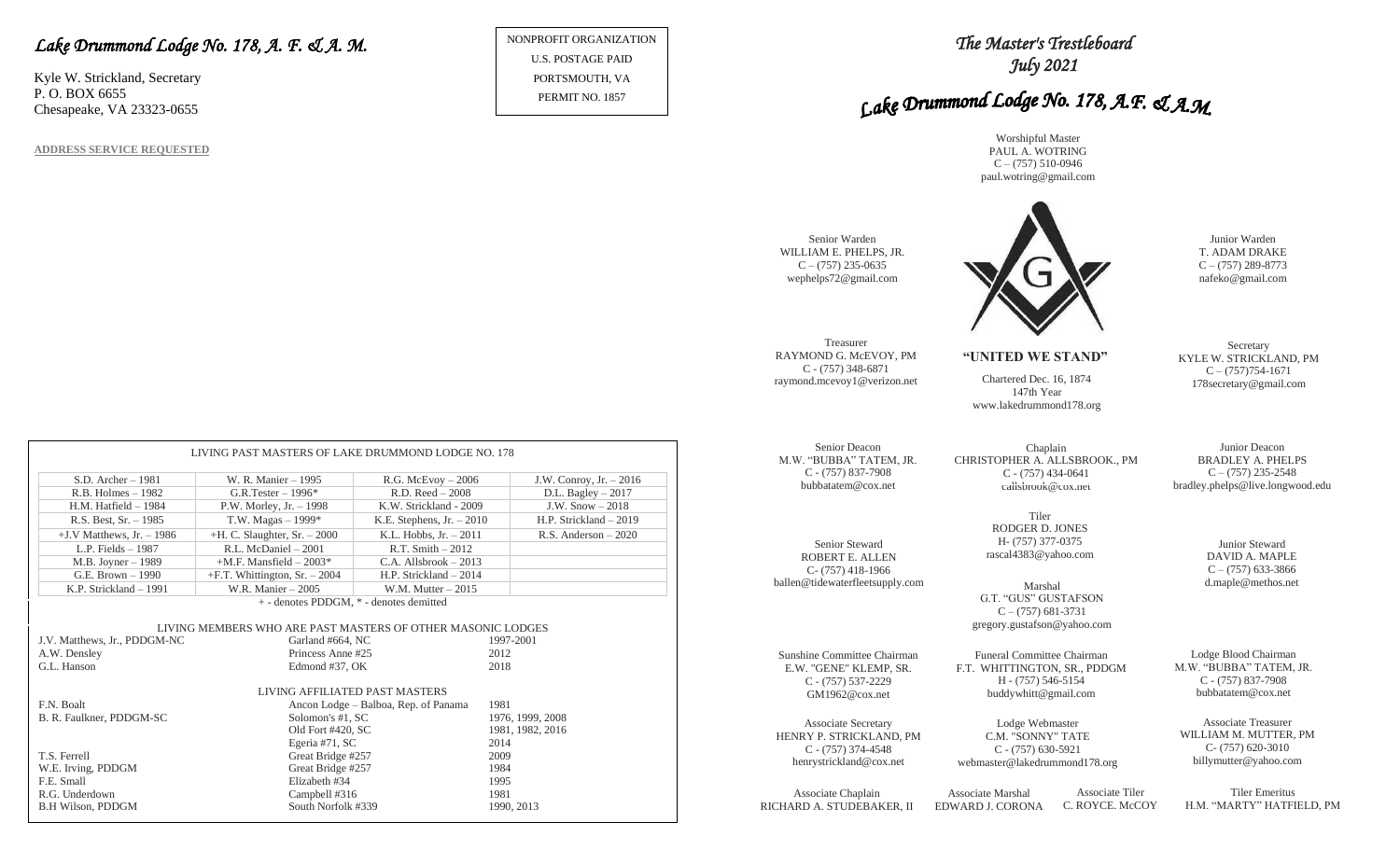#### **Master's Message**

#### **Right Worshipful Sirs, Worshipful Sirs, and Brethren all,**

With July here I am reminded of how fast time seems to move once we become active. Half of the year is now behind us and as we look back, we can see how far that we have traveled. When the year started things appeared bleak, our lives were held captive by a pandemic, but that did not stop us, and we adapted to the challenge moving perpetually forward. As our lives started to slowly return to normal, stores reopened, the ability to see family and friends once again just on the horizon, we awaited a time with patience, a time for normalcy. With the vaccine so widely distributed, the numbers of our sick are finally dropping below the scary levels of where they once were. Outside we are able to breathe more freely and with less apprehension. The time for fellowship so long overdue is finally within our grasp. Let us give thanks to the workers that braved their way through this, so that we may have safer, and easier lives. To all of our service men and women of our military that place their lives on the line for each day, the Police, Fire, and EMS providers that selflessly expose themselves to innumerous dangers, our hospital staff that work tirelessly to save a life or give comfort to the sick, injured, and dying, our clergy and religious support, our teachers, school faculty, and bus drivers that risk personal health for our children, the city worker, service provider, or utility providers that were overworked and underappreciated, our delivery persons, our grocery and store workers, and lastly to anyone else that worked so that others could remain safe thank you from our grateful community of friends and brothers. Let us also thank our "Supreme Creator" that answered prayers, watched over us all, and allowed for our continuance as we travel ever toward his guiding light. Lessons have been learned and we can never go back, but we can continue onward stronger and more assured. I wish each and every one a fun filled, safe, and exciting Independence Day.

Sincerely and Fraternally,

 *Paul A. Wotring*  **Worshipful Master**

#### **From the West**

Greetings from the West,

I am glad to see everything opening back up and returning to normal. Stay safe and enjoy the Fourth of July holiday with your family and friends. Our Stated Meeting this month is Senior Wardens Night. I look forward to seeing everyone there wearing their favorite Hawaiian Shirt.

Sincerely and Fraternally,

Bro. Billy Phelps, Senior Warden

#### **From the South**

Greetings from the South,

 It has been so good to see so many Brethren at our meetings. I hope you are ale to join us at our next Stated Communication. Are you looking to get more involved? Thinking about becoming an officer? Want to be a Catechism Coach or Mentor? Learn a lecture? Do you have a Community Service Project idea? Reach out to any officer to take the next step!

Bro. Adam Drake, Junior Warden

## **TAKE THE CHALLENGE**

Contact one of the Lodge Instructors of Work if you are interested in learning more Ritual Worshipful Kyle W. Strickland Worshipful Henry P. Strickland Worshipful Dennis L. Bagley

## **Quote of the Month**

"Remember to not only say the right thing in the right place, but far more difficult still, to leave unsaid the wrong thing at the tempting moment."

~ Brother Benjamin Franklin

#### **Moment of Light from Wor. Chris Allsbrook**

#### **Declaration Prayer**

I walk in the light. There is no darkness in my path. In fact, my path gets brighter and clearer every day. The longer I live, the brighter I shine. You have flooded the eyes of my heart with light to know and understand the hope to which I've been called. I hear and obey the voice of the Good Shepherd; the voice of a stranger I will not follow. I'm always willing and obedient; therefore, I eat the good of the land. You, Lord God, have given me exceptional wisdom and understanding and breadth of mind like the sand of the seashore. You have given me a pure and holy speech from pure and holy lips that I may call upon You and serve You all the days of my life. I am complete in You, the head of all principality and power!

Amen

#### **Brethren:**

**The Officers of Lake Drummond look forward to seeing each of you at our July Stated wearing your favorite Hawaiian shirt, which also happens to be our Senior Wardens night.** 

**We will be having our first Family Night on the 5th Thursday, July 29th!**

**Just a reminder that an act of kindness will cost the giver nothing but can mean everything to the recipient. A smile and a kind word can make a difference not only to the person receiving it but also in the mindset of the one giving it. Every human being has a claim upon your kind offices, do good unto all, more especially to the household of the faithful.**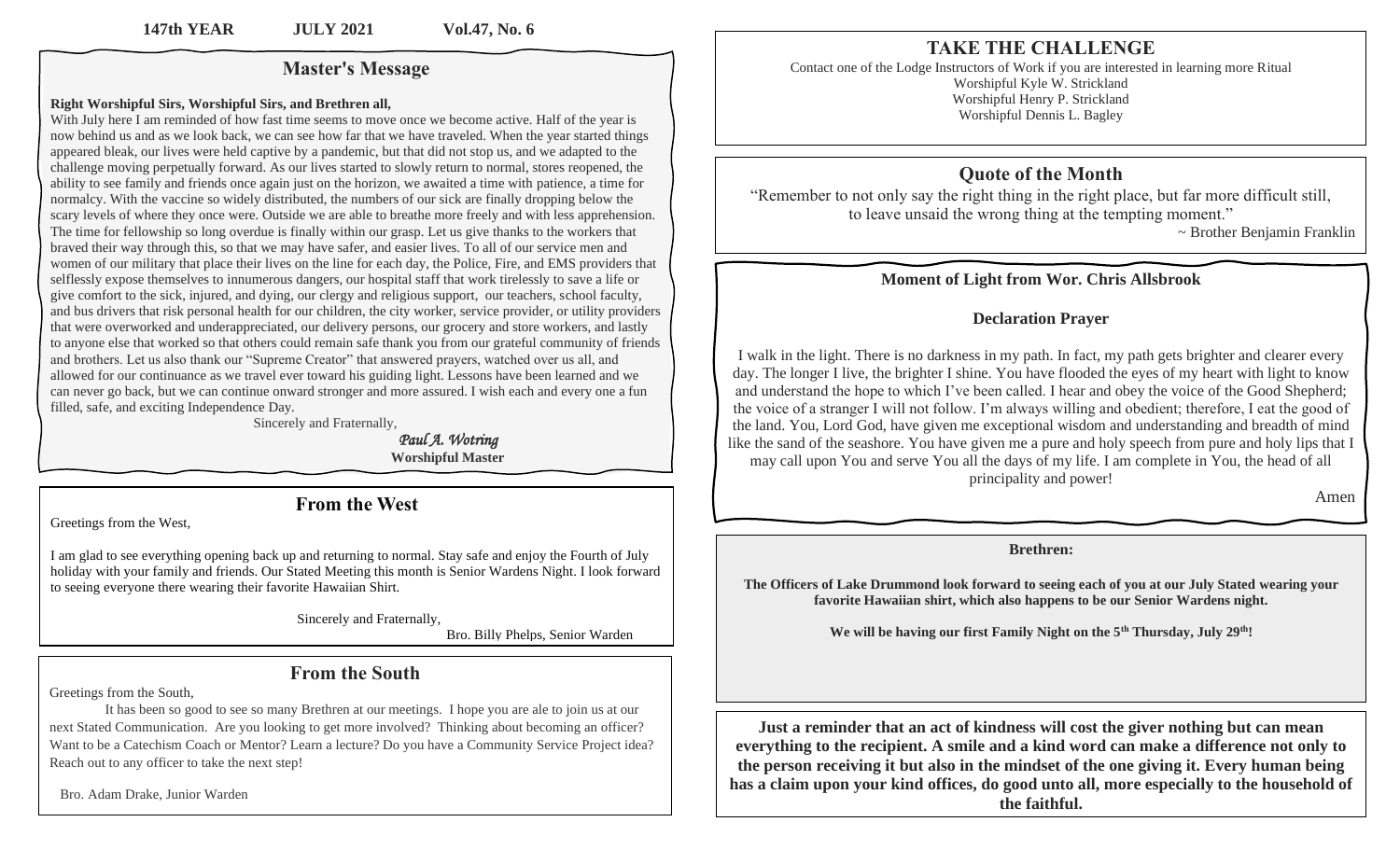#### **Fourth of July**

M A P S K K Q D F X N N L M A G I C E R W O O X I E R K N F E Y S I U E T R A U G E T N T I V M I R O I C P D R I A E E F E I C G O E K R D P X E Z I I R A M B C B C X Y A X R R T T G I I E I L O R R A C C N A L D L M A L F H I A R P N E D L F J D Q F S L B C L W N F A T H E R S M L U N O I T U T I T S O A D D P G B M B X O L F X T I X N O T G N I H S A W L Y O Q Z M R U F X V S H O Q X E B F R A N K L I N H B B E D F O R D

| Flag        | America      | Signers | Carrol     |
|-------------|--------------|---------|------------|
| Patriotism  | Freedom      | Bedford | Dickinson  |
| Celebration | Constitution | Blair   | Franklin   |
| Founding    | Sacrifice    | Brearly | King       |
| Fathers     | Liberty      | Broom   | Washington |



It has become apparent that the new Entered Apprentice has been researching Freemasonry on the internet!

|               |             |   | <b>Masonic Trivia</b><br>Test your Masonic knowledge with a few random |
|---------------|-------------|---|------------------------------------------------------------------------|
|               | . Z I C H   |   | trivia questions.                                                      |
|               | K M H C X   |   | <b>Questions:</b>                                                      |
|               |             |   | Q1: Of the 56 signers of the Declaration of                            |
|               | J T R P V   |   | Independence how many were Masons?                                     |
|               | I X C Y P   |   | <b>Q2:</b> How many Masons signed the US                               |
|               | E G N T B   |   | Constitution?                                                          |
|               | <b>DTRA</b> |   | <b>Q3:</b> Of the Signers of the US Constitution how                   |
|               | F O X B     |   | many were Grandmasters?                                                |
|               | ) О F К В   |   | <b>Q4:</b> How many US Presidents were Freemasons?                     |
|               | 1 I W I U   |   | Q5: How did Freemason Street in Norfolk, VA get                        |
|               | ) G U L S   |   | its name?                                                              |
|               | J K S R N   |   | <b>Answers:</b>                                                        |
|               | 1 V E A N   |   | <b>A1:</b> Eight is the usual acceptable answer, however               |
|               | SNOCU       |   | there is evidence that suggest there may have been                     |
|               |             |   | twenty-four more.                                                      |
| $\frac{1}{2}$ |             | v | <b>A2: Thirteen</b>                                                    |

**A3:** Four: Bedford, Blair, Brearly, and Franklin. **A4:** Fourteen: Washington, Monroe, Jackson,

Polk, Buchanan, Johnson, Garfield, McKinley, T. Roosevelt, Taft, Harding, F. Roosevelt, Truman, and Ford.

**A5:** In 1729 Norfolk established its first Masonic Post. In 1764 they built an impressive structure on what is now Cumberland Street. It was so beautiful that it defined the area. People started calling the facing street Free Mason's Street later shortened to what is now known, Freemason Street.

#### **Fundraising and Announcements**

Donations and/ or pledges of any amount are greatly appreciated. Thank you to everyone who has already donated.

Lake Drummond will hold its Annual Fish Fry on September 25th from noon until 5:00 PM. Fish Fry dinners will be available for a donation of \$10.00. Anyone willing to help during this event please contact any of our Lodge Officers.

Please remember to donate to the local Food Bank. All donations are appreciated.

Support our Blood Drive on August 20, 2021!



| <b>July 2021</b><br>◀ June 2021<br>August 2021   |            |                        |                                   |                                                                                                |     |                                        |
|--------------------------------------------------|------------|------------------------|-----------------------------------|------------------------------------------------------------------------------------------------|-----|----------------------------------------|
| <b>Sun</b>                                       | <b>Mon</b> | <b>Tue</b>             | Wed                               | Thu                                                                                            | Fri | Sat                                    |
|                                                  |            |                        |                                   | Berkley 167                                                                                    | 12  | 3                                      |
| 14<br>Independence Day<br>Happy Fourth of July!! | 5          | 6<br>South Norfolk 339 | Lake Drummond Officers<br>Meeting | 8<br>Lake Drummond 178 Stated<br>Senior Warden's Night<br>Wear your Favorite Hawaiian<br>Shirt | 9   | 10<br>St. Thomas Conclave RCC          |
| 11<br>Lake Drummond Ritual School                | 12         | 13<br>Doric 44         | 14                                | 15                                                                                             | 16  | 17<br>Portsmouth-Chesapeake 155<br>AMD |
| 18                                               | 19         | 20<br>Indian River 232 | 21                                | $22^{\circ}$                                                                                   | 23  | $\overline{24}$                        |
| 25<br>Lake Drummond Ritual School                | 26         | 27<br>Cradock RAC 72   | 28<br>Great Bridge 257            | 29<br>Lake Drummond Family Night                                                               | 30  | 31                                     |

*Brethren, during this time of uncertainty please verify meeting dates and know that things are subject to change.* 

#### **In Memoriam**

Please remember Brethren that have laid down their working tools and passed on to the Celestial Lodge above. Worshipful Charles Robert Jefferson Raised – Feb. 24, 1983 Died – Jun. 27, 2021

## **Sunshine Committee Report**

*Please keep our sick and distressed raised up in your thoughts and prayers. The best thing that you can do for someone is to pray for them. If you know of a Brother, widow, or family member that is sick, injured, or distressed, please inform either the Sunshine Committee, or one of your Lodge officers. We want to ensure we are praying for every need any of our Lodge members may face. In this unprecedented time, we need to readily reach out to one another and share each other's burdens. All reported needs will only be shared based on the privacy and discretion requested by each member.* 

Wor. Raymond Anderson – Surgery Grand Treasurer, Right Wor. R E Carroll Jr - Surgery Bro. F W Peck Seader - Illness

#### **Get Well Cards Thinking of You**

Allison Phelps – ER Visit Bro. Ron and Terrie Hepler- Medical Issues Bro. Steve Furman – Cancer Wor. Luke McCoy – Surgery Bro. F W Peck Seader – Fall Bro. John Hyman – Surgery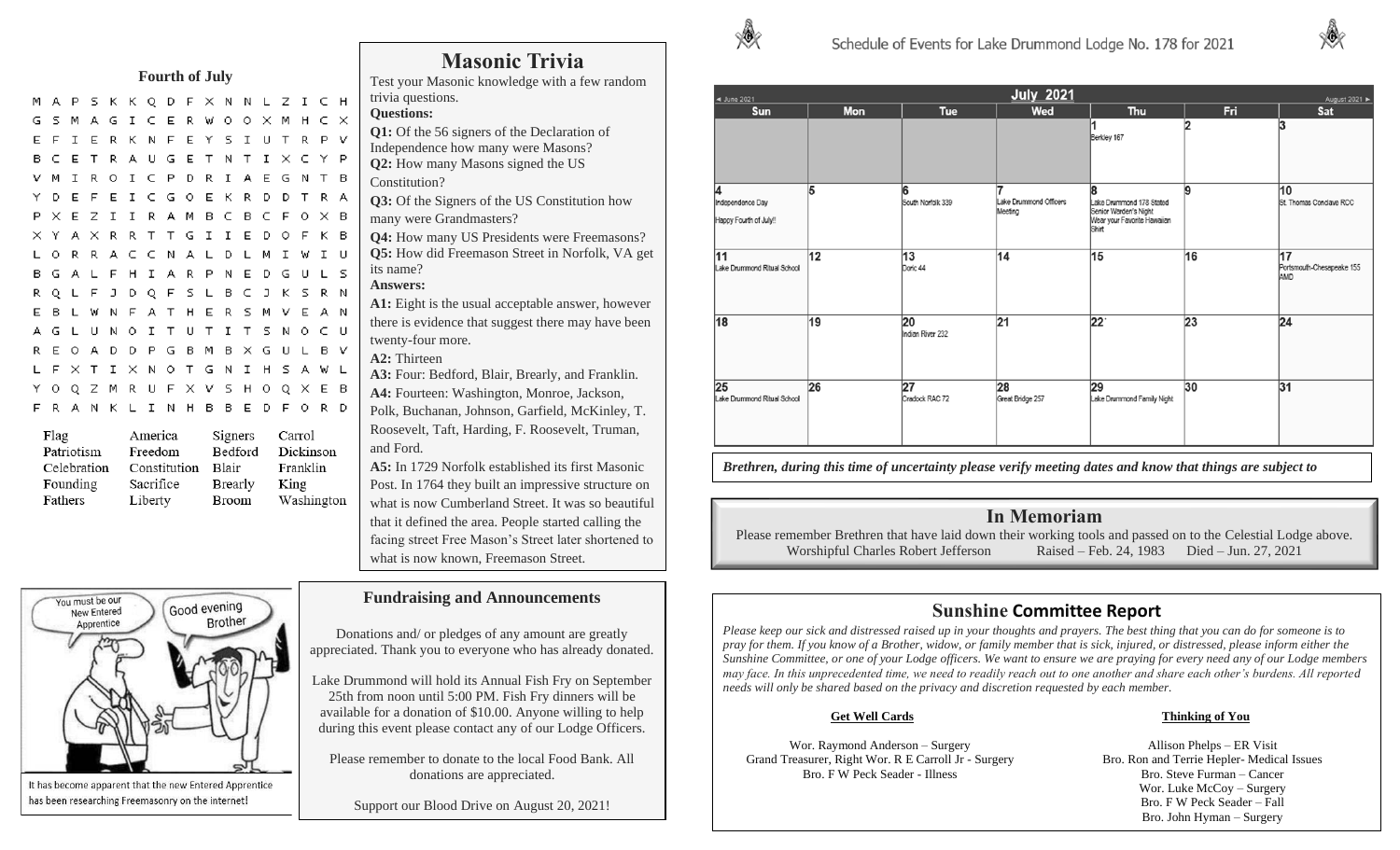#### **Master Craftsmen Pledge Drive**

**Brethren Thank you so much for your generous contributions to the Master Craftsmen Pledge Drive! Every donation helps support the Lodge. We will continue this Pledge drive through the year.**

**We have raised over \$12,000.00 reaching 24% to our goal of \$50,000.00. We have also had a contribution rate of over 19% of our membership!!**

## **TEMPLE BUILDERS**

**Brother David L. Butler Brother James R. Collins, Jr., 50MV Brother Charles G. James Brother D.S. "Mickey" McCoy, Jr., LMIP Brother Ellis E. Snell, Jr., LMIP Brother L.E. "Larry" Mahan Brother Matthew W. Manier, LMIP Brother Simon D. Edwards Brother W.G. "Bill" Benton Brother Albert G. Barlow Brother Glenn L. McDonald Brother G.T. "Gus" Gustafson Brother Scott D. Kilborn Brother W.E. "Bill" Phelps, Sr.**

## **CRAFTSMAN**

**Worshipful W.R. "Bill" Manier Worshipful Fredrick N. Boalt, PM, 50MV Brother Michael J. Diaz, Sr., LMIP Brother Michael J. Diaz, Jr., LMIP Brother Norman C. Strickland, LMIP Brother W.F. "Bill" Robins, III Brother J.J. "Jimmy" Ramsey, LMIP Brother David E. Edwards Brother David K. Sammon Brother E. Lee Baynor, 50MV Brother Andrew R. Hall Brother Phillip M. Young, LMIP**

## **GRAND MASTER**

**Brother James E. Canterbury, LMIP, P.P.** 

#### **MASTER CRAFTSMAN**

**Worshipful Jerry W. Snow Worshipful H.M. "Marty" Hatfield Worshipful Glenn E. Brown, LMIP Brother Albert A. Budd Worshipful R.B. "Dick" Holmes, PM, LMIP Right Worshipful Frederick T. "Buddy" Whittington, Sr., PDDGM, LMIP Brother Henry V. Cashwell Brother C. Royce McCoy, LIMP Worshipful R. Stephen Best, Sr., PM, LMIP Worshipful Frederick E. Small, PM, LMIP Brother J. Ryan Gettier Brother Frank P. Eates**

## **MASTER OVERSEER**

**Brother Gilbert E. Sawyer, Jr.**

## **MASTER ARCHITECT**

**Brother Vernon L. Whedbee, LMIP Right Worshipful Harry C. Slaughter, Sr., PDDGM, LMIP Rt. Wor. Boyd H. Wilson, PDDGM, HON Brother Eugene W. Klemp, Sr., 50MV LMIP Brother Robert A. Smoyer, LMIP Worshipful C.R. "Bobby" Jefferson, PM Brother Rodger D. Jones, LMIP**

## **July Masonic Birthdays**

#### **Join us in wishing these Brethren a Happy Masonic Birthday!**

Bro. Raymond S. Hayes, Jr. July 6, 1967 - 54 yrs Bro. Norman H. McIntosh July 15, 1971 - 50 yrs Bro. Ellis E. Snell, Jr. July 22, 1971 - 50 yrs Bro. Henry V. Cashwell July 19, 1973 - 48 yrs Rt. Wor. Harry C. Slaughter, Sr. July 11, 1974 - 47 yrs Bro. Stephen A. Furman, Sr. July 31, 1975 - 46 yrs Bro. Weba A. Vanderploeg July 19, 1979 - 42 yrs Bro Jessie R. Gay, Jr. July 30, 1981 - 40 yrs Bro. Daniel L. Langemeier July 16, 1987 - 34 yrs Bro. Scott V. Smith July 22, 1993 - 28 yrs

Bro. Harry E. Chetister July 7, 1994 - 27 yrs Bro. Jonathan W. Oakes July 26, 1997 - 24 yrs Wor. Raymond G. McEvoy July 23, 1998 - 23 yrs Bro. Douglas R. Allen, III July 7, 2000 - 21 yrs Bro. Timothy A. Reese July 20, 2006 - 15 yrs Bro. Scott D. Kilborn July 5, 2007 - 14 yrs Bro. Andrew R. Hall July 21, 2011 - 10 yrs Bro. Joshua W. Bridgeman July 18, 2013 - 8 yrs Bro. Jesse C. Turner July 25, 2013 - 8 yrs Bro. Benjamin R. Johnson July 20, 2017 - 4 yrs

#### **577 Total Years in Freemasonry**

#### **This Month in Masonic History JULY**

**July 1:** On this date in 1964, Roscoe Pound, a Masonic scholar and the Dean of Harvard Law School, died.

On this date in 1989, the Grand Lodge of Hawaii was organized.

**July 4:** On this date in 1781, Robert Burns received his 1st degree.

**July 6:** On this date (or July 5) in 1830, the Grand Lodge of Florida was formed.

**July 8:** On this date in 1789, the Grand Lodge of Connecticut was formed.

**July 19:** On this date in 1901, Sir Winston Churchill received his 2nd degree in Studholme Lodge #1591, London.

**July 21:** On this date in 1758, the Grand Lodge of Scotland granted a charter to Fredericksburg Lodge in Virginia, the lodge that had conferred the Masonic degrees on George Washington in 1752 and 1753.

On this date in 1875, the Grand Lodge of South Dakota (Dakota) was formed.

**July 27:** On this date in 1818, the Grand Lodge of Mississippi was formed.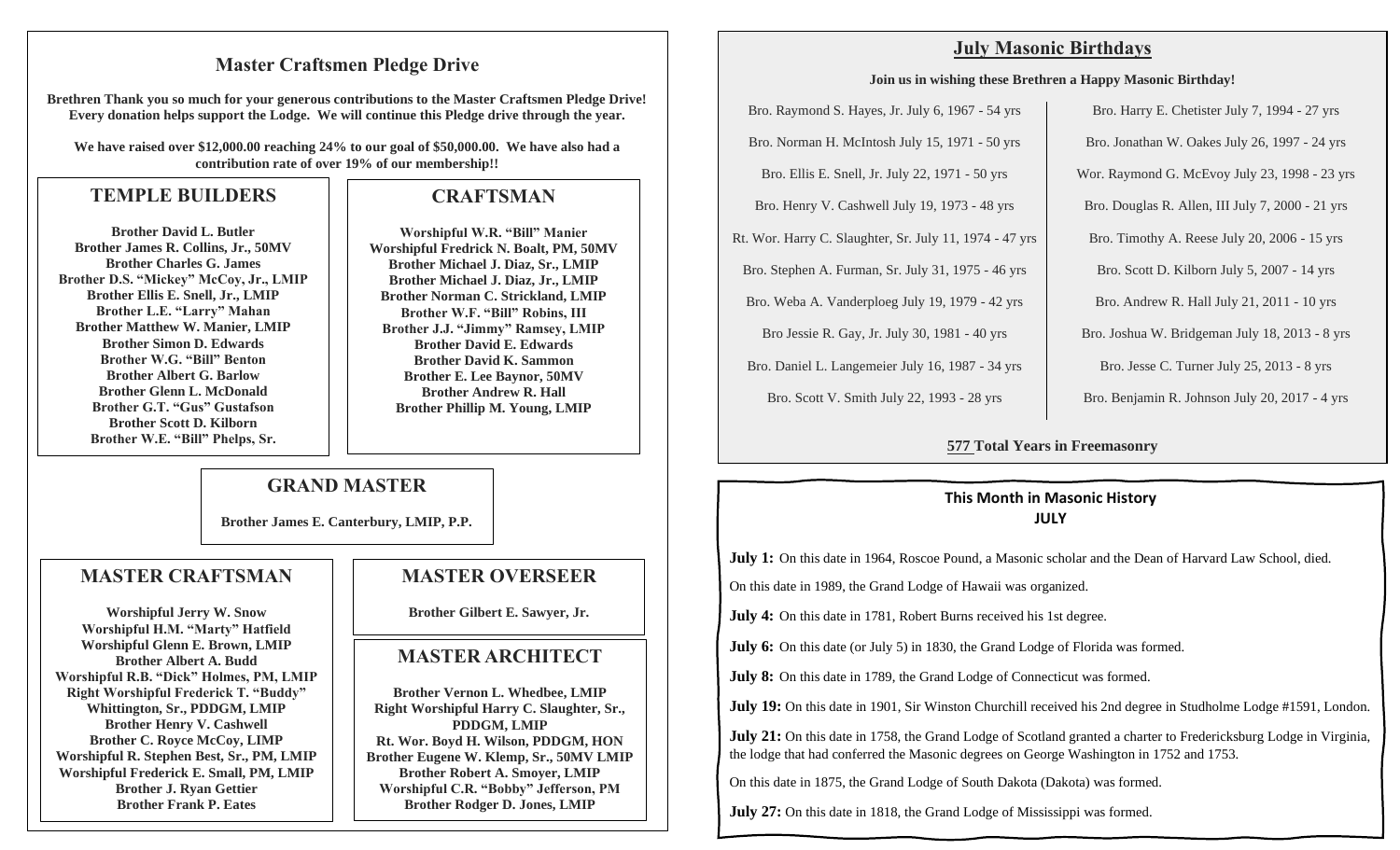#### **"A Toast to the Flag"** *By John J. Daly ~ 1917*



**What can we say to you Old Flag? You are so great in every fold. So linked to mighty deeds of old, So calm, so firm, so still, so true, My heart swells at the very sight of you, Old Flag. And there you stand colors bright, And, I think tis' only right, That since you neither brag nor boast, We bring you this heart-felt toast.**



**Here's to the blue of it-- Beauteous view of it, Heavenly hue of it, Star-spangled dew of it Constant and true; Diadem's gleam for it, States stand supreme for it, Liberty's beam for it Brightens the blue! Here's to the whole of it-- Stars, stripes and pole of it, Body and soul of it, O, and the roll of it, Sun shining through; Hearts in accord for it, Swear by the sword for it, Thanking the Lord for it, Red White and Blue!**

Enjoy the Fourth of July Holiday and stay safe!



## **Secretary's Corner**

#### **Dues Reminder**

Brethren,

Brethren,

Please remember to pay your Dues. Dues are currently \$170.00 and are due by December 31. If you are two years in arrears you are subject to Suspension for Non-Payment of Dues (SNPD). If you are having financial difficulties, please reach out to the Secretary or Worshipful Master and we will make arrangements to assist. Dues reminders for last year and any arrearage will be going out in July. Dues invoices for 2022 will be mailed in October of 2021.

> You can pay your dues online via PAY PAL or credit card at http://lakedrummond178.org/PaymentCenter/Default.aspx

Remember LMIP and 50 Year Masonic Veterans are not liable for Dues

**Life Membership In Perpetuity (LMIP) Program**

Did you know that the Grand Lodge of Virginia has an LMIP Program? The current rate is 25 times your current year's Dues. For Lake Drummond Lodge that is 25 X \$170.00 or \$4,250.00.

Your dues must be current to apply. The Grand Lodge accepts credit card payments via the Grand Lodge Office and Lake Drummond accepts digital payment via our website. You can also establish payment plans and auto-draft payments. For interested contact the Lodge Secretary or for more information visit https://grandlodgeofvirginia.org/life-membership-in-perpetuity/

#### **Keep Connected**

Email is the fastest and easiest way to stay connected. If you have not received correspondence from the Lodge via email, we don't have a good address for you.

Please email the secretary @ 178secretary@gmail.com to update your email address and any other contact information. The Lodge is also available online at lakedrummon178.org and on Facebook!

> **Barbecue Fundraiser Report Held May 22, 2021** Receipts: \$6,412.00 Expenses: \$3,133.55 Net gain: \$3,278.45

#### **Thank You**

A big thank you to all who volunteered and helped with the Barbecue. A special thank you to Brother Scott Smith and Economy Printing for donating the tickets and taking care of all our printing needs!